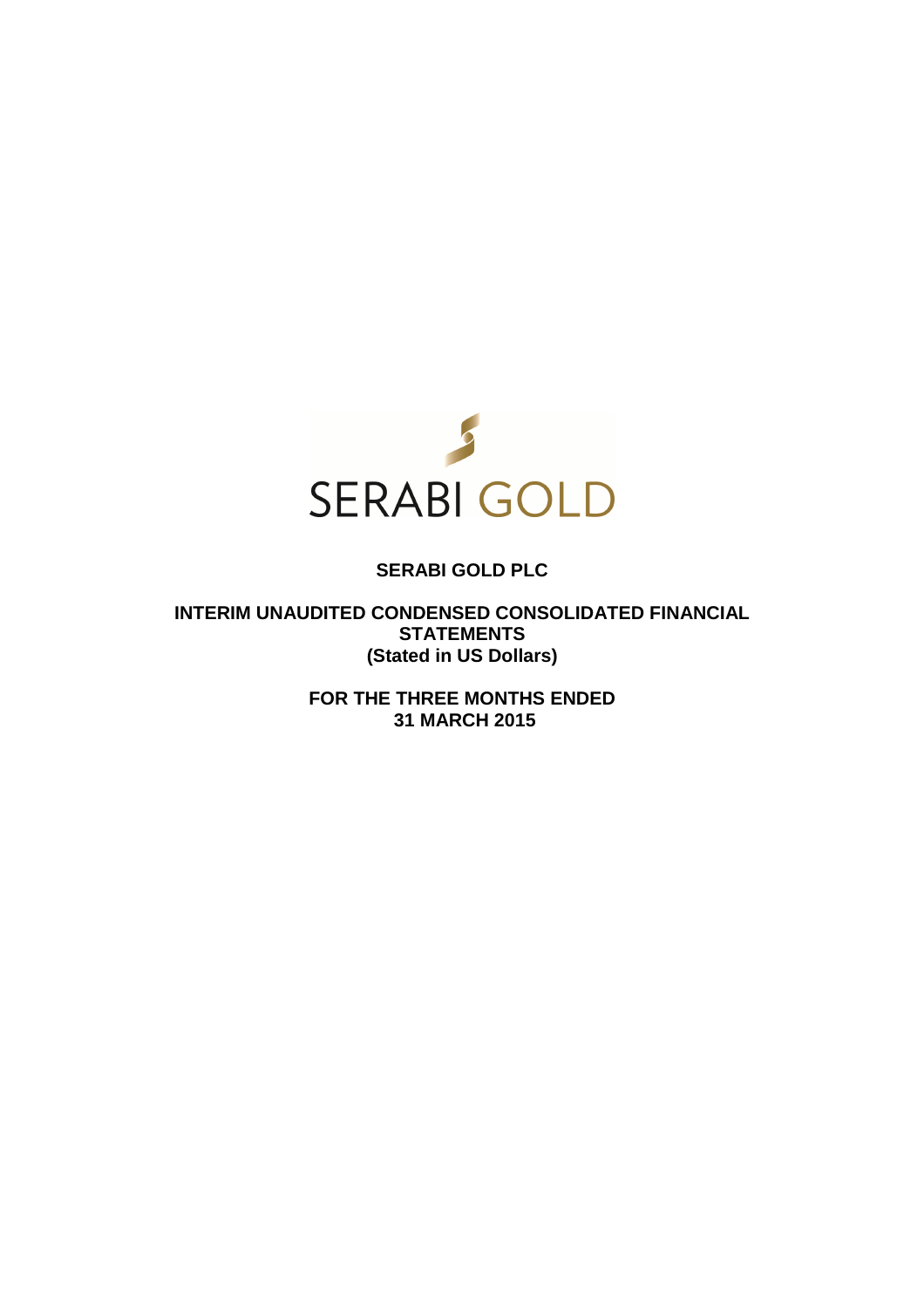# **SERABI GOLD PLC Condensed Consolidated Statements of Comprehensive Income**

|                                                                          | For the three months ended<br>31 March |               |               |
|--------------------------------------------------------------------------|----------------------------------------|---------------|---------------|
|                                                                          |                                        | 2015          | 2014          |
| (expressed in US\$)                                                      | <b>Notes</b>                           | (unaudited)   | (unaudited)   |
| <b>CONTINUING OPERATIONS</b>                                             |                                        |               |               |
| Revenue                                                                  |                                        | 7,484,215     |               |
| Cost of sales                                                            |                                        | (4,859,909)   |               |
| Depreciation and amortisation charges                                    |                                        | (1, 117, 720) |               |
| <b>Gross profit</b>                                                      |                                        | 1,506,586     |               |
| Administration expenses                                                  |                                        | (905, 505)    | (911, 979)    |
| Share-based payments                                                     |                                        | (101, 019)    | (29, 587)     |
| Depreciation of plant and equipment                                      |                                        |               | (125, 983)    |
| <b>Operating profit / (loss)</b>                                         |                                        | 500,062       | (1,067,549)   |
| Foreign exchange gain / (loss)                                           |                                        | 228,663       | (9,918)       |
| Finance expense                                                          |                                        | (697, 415)    | (180, 154)    |
| Finance income                                                           |                                        | 160,088       |               |
| Profit / (loss) before taxation                                          |                                        | 191,398       | (1, 257, 621) |
| Income tax expense                                                       |                                        |               |               |
| Profit / (loss) for the period from continuing<br>operations $^{(1)(2)}$ |                                        | 191,398       | (1,257,621)   |
| Other comprehensive income (net of tax)                                  |                                        |               |               |
| Items that may be reclassified subsequently to profit or loss            |                                        |               |               |
| Exchange differences on translating foreign<br>operations                |                                        | (11,013,526)  | 1,920,750     |
| Total comprehensive(loss)/profit for the<br>period <sup>(2)</sup>        |                                        | (10,882,128)  | 663,129       |
| Profit/(loss) per ordinary share (basic) <sup>(1)</sup>                  | 3                                      | 0.029c        | (0.241c)      |
| Profit/(loss) per ordinary share (diluted) <sup>(1)</sup>                | 3                                      | 0.024c        | (0.241c)      |
|                                                                          |                                        |               |               |

(1) All revenue and expenses arise from continuing operations.

(2) The Group has no non-controlling interests and all losses are attributable to the equity holders of the Parent Company.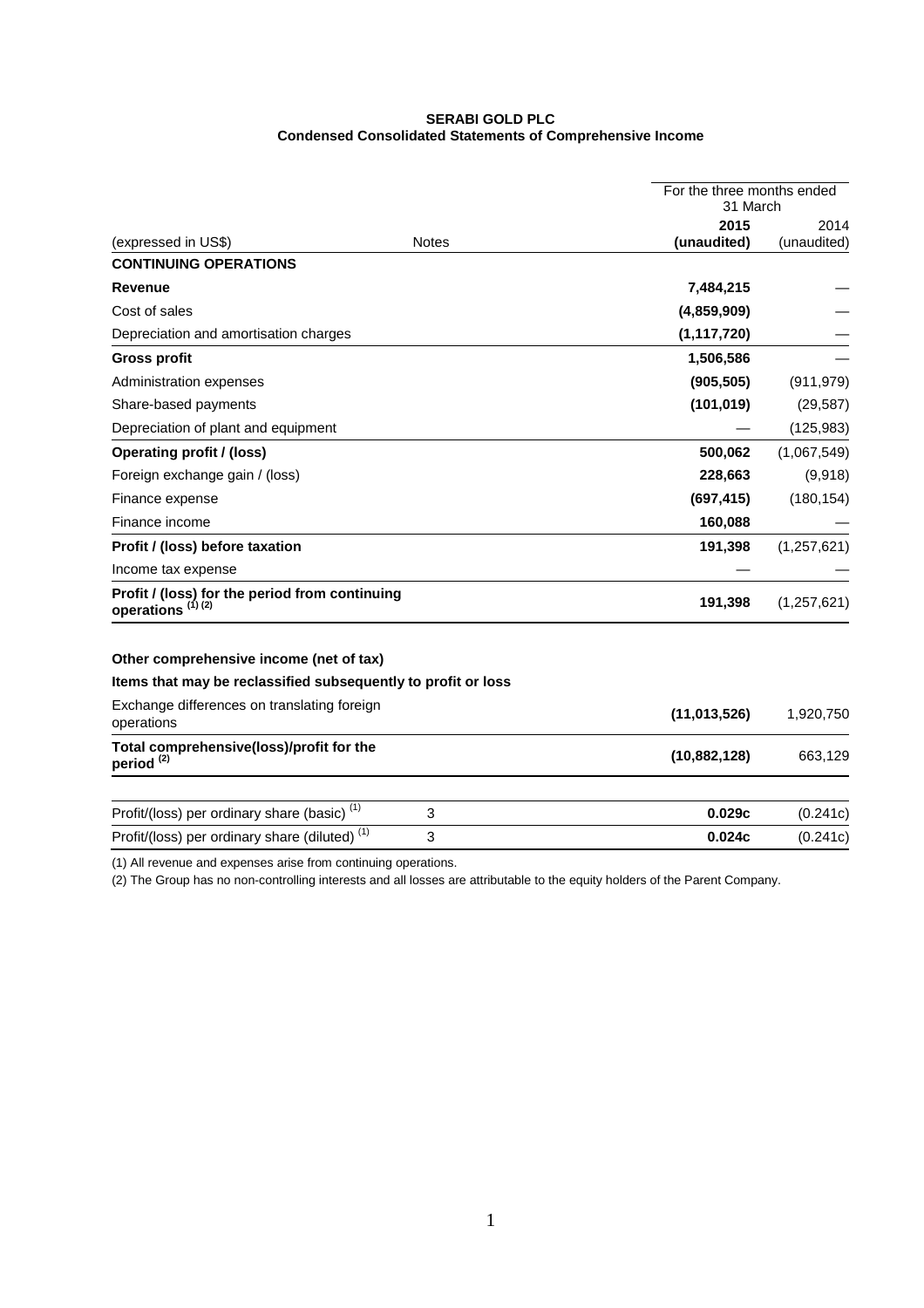### **SERABI GOLD PLC Condensed Consolidated Balance Sheets**

|                                              |              | As at            | As at            | As at               |
|----------------------------------------------|--------------|------------------|------------------|---------------------|
|                                              |              | 31 March<br>2015 | 31 March<br>2014 | 31 December<br>2014 |
| (expressed in US\$)                          | <b>Notes</b> | (unaudited)      | (unaudited)      | (audited)           |
| <b>Non-current assets</b>                    |              |                  |                  |                     |
| Deferred exploration costs                   | 5            | 9,769,327        | 25,607,411       | 11,799,271          |
| Property, plant and equipment                | 6            | 47,508,148       | 38,549,235       | 54,103,898          |
| <b>Total non-current assets</b>              |              | 57,277,475       | 64,156,646       | 65,903,169          |
| <b>Current assets</b>                        |              |                  |                  |                     |
| Inventories                                  | 7            | 8,701,256        | 5,858,849        | 8,070,215           |
| Trade and other receivables                  |              | 5,596,179        | 733,899          | 6,772,046           |
| Prepayments and accrued income               |              | 2,699,898        | 1,745,676        | 2,503,877           |
| Cash and cash equivalents                    |              | 5,794,982        | 11,616,470       | 9,813,602           |
| <b>Total current assets</b>                  |              | 22,792,315       | 19,954,894       | 27,159,740          |
| <b>Current liabilities</b>                   |              |                  |                  |                     |
| Trade and other payables                     |              | 4,803,134        | 3,003,401        | 4,601,337           |
| Interest-bearing liabilities                 |              | 13,886,719       | 1,016,770        | 16,228,220          |
| Derivative financial liabilities             |              | 763,171          |                  | 528,503             |
| Accruals                                     |              | 133,376          | 276,800          | 167,377             |
| <b>Total current liabilities</b>             |              | 19,586,400       | 4,296,971        | 21,525,437          |
| <b>Net current assets</b>                    |              | 3,205,915        | 15,657,923       | 5,634,303           |
| <b>Total assets less current liabilities</b> |              | 60,483,390       | 79,814,569       | 71,537,472          |
| <b>Non-current liabilities</b>               |              |                  |                  |                     |
| Trade and other payables                     |              | 1,738,040        | 424,768          | 1,424,798           |
| Provisions                                   |              | 2,342,687        | 1,532,760        | 2,829,468           |
| Interest bearing liabilities                 |              | 205,221          | 681,854          | 364,655             |
| <b>Total non-current liabilities</b>         |              | 4,285,948        | 2,639,382        | 4,618,921           |
| <b>Net assets</b>                            |              | 56,197,442       | 77,175,187       | 66,918,551          |
|                                              |              |                  |                  |                     |
| <b>Equity</b>                                |              |                  |                  |                     |
| Share capital                                | 11           | 61,668,212       | 61,668,212       | 61,668,212          |
| Share premium reserve                        |              | 67,656,848       | 69,041,915       | 67,656,848          |
| Option reserve                               |              | 2,501,099        | 2,360,376        | 2,400,080           |
| Other reserves                               |              | 450,262          | 1,009,076        | 450,262             |
| Translation reserve                          |              | (29, 749, 818)   | (8,850,423)      | (18, 736, 292)      |
| <b>Accumulated losses</b>                    |              | (46, 329, 161)   | (48,053,969)     | (46, 520, 559)      |
| Equity shareholders' funds                   |              | 56,197,442       | 77, 175, 187     | 66,918,551          |

The interim financial information has not been audited and does not constitute statutory accounts as defined in Section 434 of the Companies Act 2006. Whilst the financial information included in this announcement has been compiled in accordance with International Financial Reporting Standards ("IFRS") this announcement itself does not contain sufficient financial information to comply with IFRS. The Group statutory accounts for the year ended 31 December 2014 prepared under IFRS as adopted in the EU and with IFRS and their interpretations adopted by the International Accounting Standards Board will be filed with the Registrar of Companies following their adoption by shareholders at the next Annual General Meeting. The auditor's report on these accounts was unqualified but did contain an Emphasis of Matter with respect to the Company and the Group regarding Going Concern. The auditor's report did not contain a statement under Section 498 (2) or 498 (3) of the Companies Act 2006.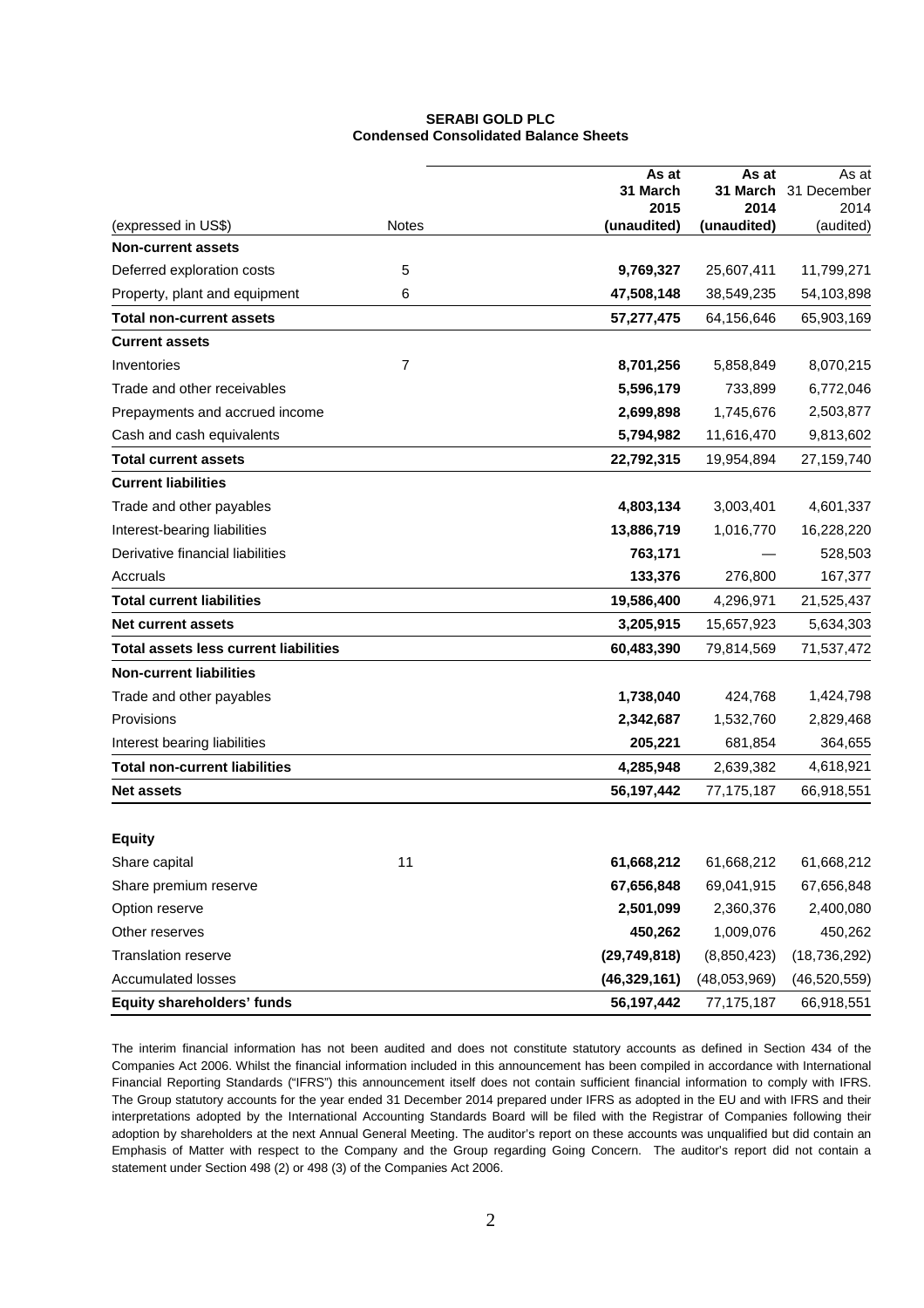| <b>SERABI GOLD PLC</b>                                               |  |
|----------------------------------------------------------------------|--|
| Condensed Consolidated Statements of Changes in Shareholders' Equity |  |

| (expressed in US\$)                                               |            |                      |                 |                                 |                      |                |                     |
|-------------------------------------------------------------------|------------|----------------------|-----------------|---------------------------------|----------------------|----------------|---------------------|
|                                                                   | Share      | Share                | Share<br>option | Other                           | Translation          | Accumulated    |                     |
| (unaudited)                                                       | capital    | premium              |                 | reserve reserves <sup>(1)</sup> | reserve              | losses         | <b>Total equity</b> |
| <b>Equity shareholders'</b><br>funds at 31 December<br>2013       | 60,003,212 | 54,479,151           | 2,330,789       |                                 | 789,076 (10,771,173) | (46, 796, 348) | 60,034,707          |
| Foreign currency<br>adjustments                                   |            |                      |                 |                                 | 1,920,750            |                | 1,920,750           |
| Loss for the period                                               |            |                      |                 |                                 |                      | (1, 257, 621)  | (1, 257, 621)       |
| Total comprehensive<br>income for the period                      |            |                      |                 |                                 | 1,920,750            | (1, 257, 621)  | 663,129             |
| Issue of new ordinary<br>shares for cash                          | 1,665,000  | 14,765,000           |                 | 220,000                         |                      |                | 16,650,000          |
| Costs associated with<br>issue of new ordinary<br>shares for cash |            | (202, 236)           |                 |                                 |                      |                | (202, 236)          |
| Warrants lapsed in period                                         |            |                      |                 |                                 |                      |                |                     |
| Share option expense                                              |            |                      | 29,587          |                                 |                      |                | 29,587              |
| <b>Equity shareholders'</b><br>funds at 31 March 2014             | 61,668,212 | 69,041,915           | 2,360,376       | 1,009,076                       | (8,850,423)          | (48,053,969)   | 77,175,187          |
| Foreign currency<br>adjustments                                   |            |                      |                 |                                 | (9,885,869)          |                | (9,885,869)         |
| Profit / (loss) for the period                                    |            |                      |                 |                                 |                      | 1,083,220      | 1,083,220           |
| Total comprehensive<br>income for the period                      |            |                      |                 |                                 | (9,885,869)          | 1,083,220      | (8,802,649)         |
| Correction relating to<br>treatment of warrants                   |            | (1,462,999)          |                 | (220,000)                       |                      |                | (1,682,999)         |
| Convertible loan stock<br>repaid                                  |            |                      |                 | (260, 882)                      |                      | 260,882        |                     |
| Warrants lapsed in period                                         |            | 77,932               |                 | (77, 932)                       |                      |                |                     |
| Share option lapsed in<br>period                                  |            |                      | (189, 308)      |                                 |                      | 189,308        |                     |
| Share option expense                                              |            |                      | 229,012         |                                 |                      |                | 229.012             |
| <b>Equity shareholders'</b><br>funds at 31 December<br>2014       | 61,668,212 | 67,656,848 2,400,080 |                 |                                 | 450,262 (18,736,292) | (46, 520, 559) | 66,918,551          |
| Foreign currency<br>adjustments                                   |            |                      |                 |                                 | (11, 013, 526)       |                | (11,013,526)        |
| Profitfor the period                                              |            |                      |                 |                                 |                      | 191,398        | 191,398             |
| Total comprehensive<br>income for the period                      |            |                      |                 |                                 | (11, 013, 526)       | 191,398        | (10,822,128)        |
| Share option expense                                              |            |                      | 101,019         |                                 |                      |                | 101,019             |
| <b>Equity shareholders'</b><br>funds at 31 March<br>2015          | 61,668,212 | 67,656,848           | 2,501,099       |                                 | 450,262 (29,749,818) | (46, 329, 161) | 56,197,442          |

(1) Other reserves comprise a merger reserve of US\$361,461 (2014: US\$ 361,461) and a warrant reserve of US\$88,801 (2014: US\$88,801).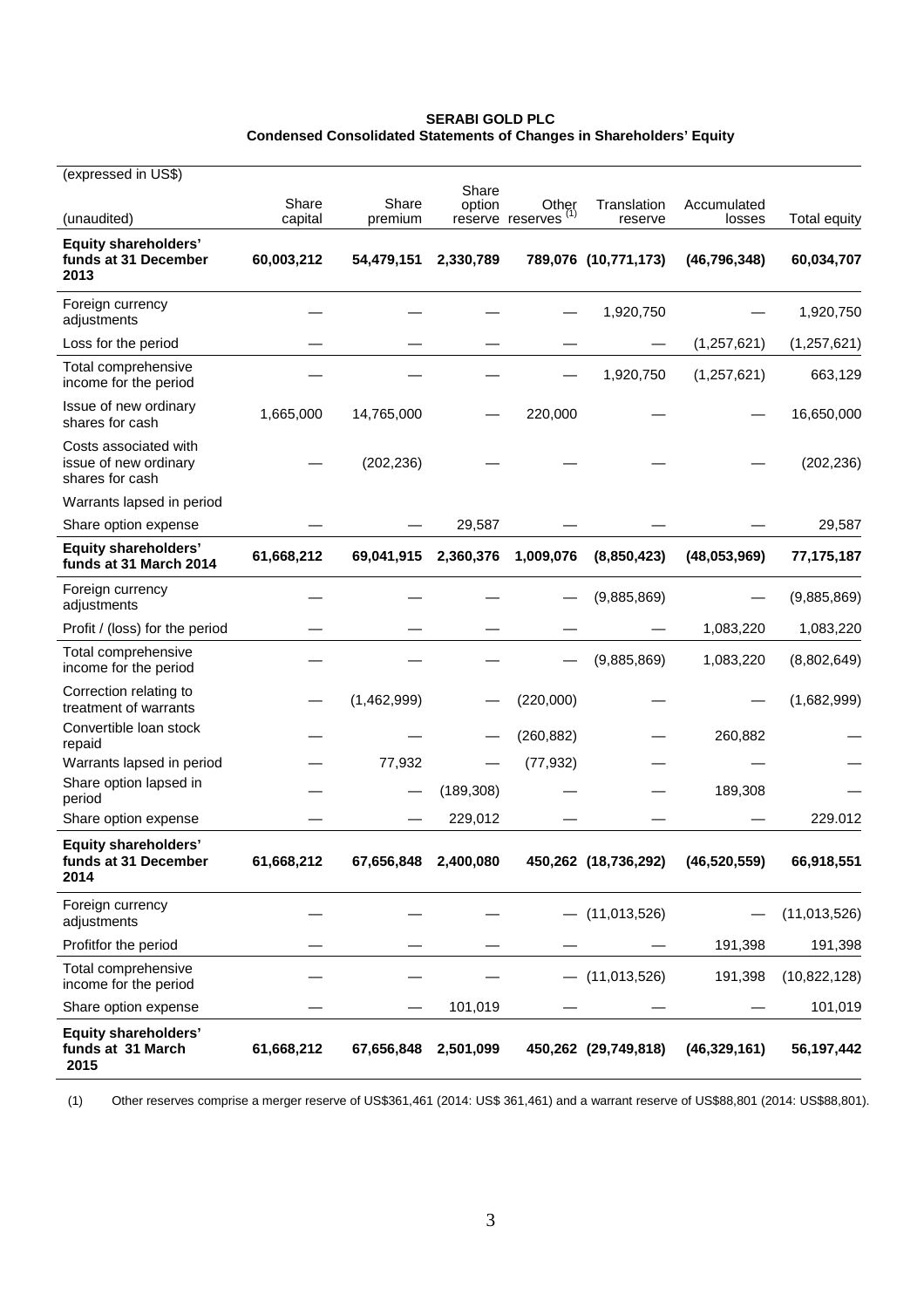#### **SERABI GOLD PLC Condensed Consolidated Cash Flow Statements**

|                                                                           | For the three months<br>ended |               |
|---------------------------------------------------------------------------|-------------------------------|---------------|
|                                                                           | 31 March                      |               |
|                                                                           | 2015                          | 2014          |
| (expressed in US\$)                                                       | (unaudited)                   | (unaudited)   |
| <b>Operating activities</b>                                               |                               |               |
| Operating profit                                                          | 191,398                       | (1, 257, 621) |
| Net financial expense                                                     | 308,664                       | 190,072       |
| Depreciation – plant, equipment and mining properties                     | 1,117,720                     | 125,983       |
| Option costs                                                              | 101,019                       | 29,587        |
| Interest paid                                                             | (434, 167)                    | (159, 907)    |
| Foreign exchange                                                          | 75,080                        | 152,448       |
| <b>Changes in working capital</b>                                         |                               |               |
| Increase in inventories                                                   | (1,916,783)                   | (1,757,207)   |
| Increase in receivables, prepayments and accrued<br>income                | 352,624                       | (1,058,545)   |
| Increase/(decrease) in payables, accruals and<br>provisions               | 834,947                       | 52,638        |
| Net cash inflow / (outflow) from operations                               | 630,502                       | (3,682,552)   |
|                                                                           |                               |               |
| <b>Investing activities</b>                                               |                               |               |
| Purchase of property, plant and equipment and projects<br>in construction | (1,739,544)                   | (1,633,902)   |
| Capitalised mine development costs                                        | (227, 750)                    |               |
| <b>Exploration expenditure</b>                                            |                               | (374, 959)    |
| Interest received                                                         | 775                           |               |
| Net cash outflow on investing activities                                  | (1,966,519)                   | (2,008,861)   |
|                                                                           |                               |               |
| <b>Financing activities</b>                                               |                               |               |
| Issue of ordinary share capital                                           |                               | 16,650,000    |
| Draw-down of short-term loan facility                                     |                               | 2,750,000     |
| Repayment of short-term secured loan                                      | (2,000,000)                   | (5,500,000)   |
| Receipts for short-term trade finance                                     | 5,420,758                     |               |
| Repayment of short-term trade finance                                     | (5,840,180)                   |               |
| Repayment of finance lease liabilities                                    | (156, 480)                    |               |
| Payment of share issue costs                                              |                               | (202, 236)    |
| Payment of finance lease liabilities                                      |                               | (145,800)     |
| Net cash (outflow) / inflow from financing activities                     | (2,575,902)                   | 13,551,964    |
|                                                                           |                               |               |
| Net (decrease) / increase in cash and cash<br>equivalents                 | (3,911,919)                   | 7,860,551     |
| Cash and cash equivalents at beginning of period                          | 9,813,602                     | 3,789,263     |
| Exchange difference on cash                                               | (106, 701)                    | (33, 344)     |
|                                                                           |                               |               |
| Cash and cash equivalents at end of period                                | 5,794,982                     | 11,616,470    |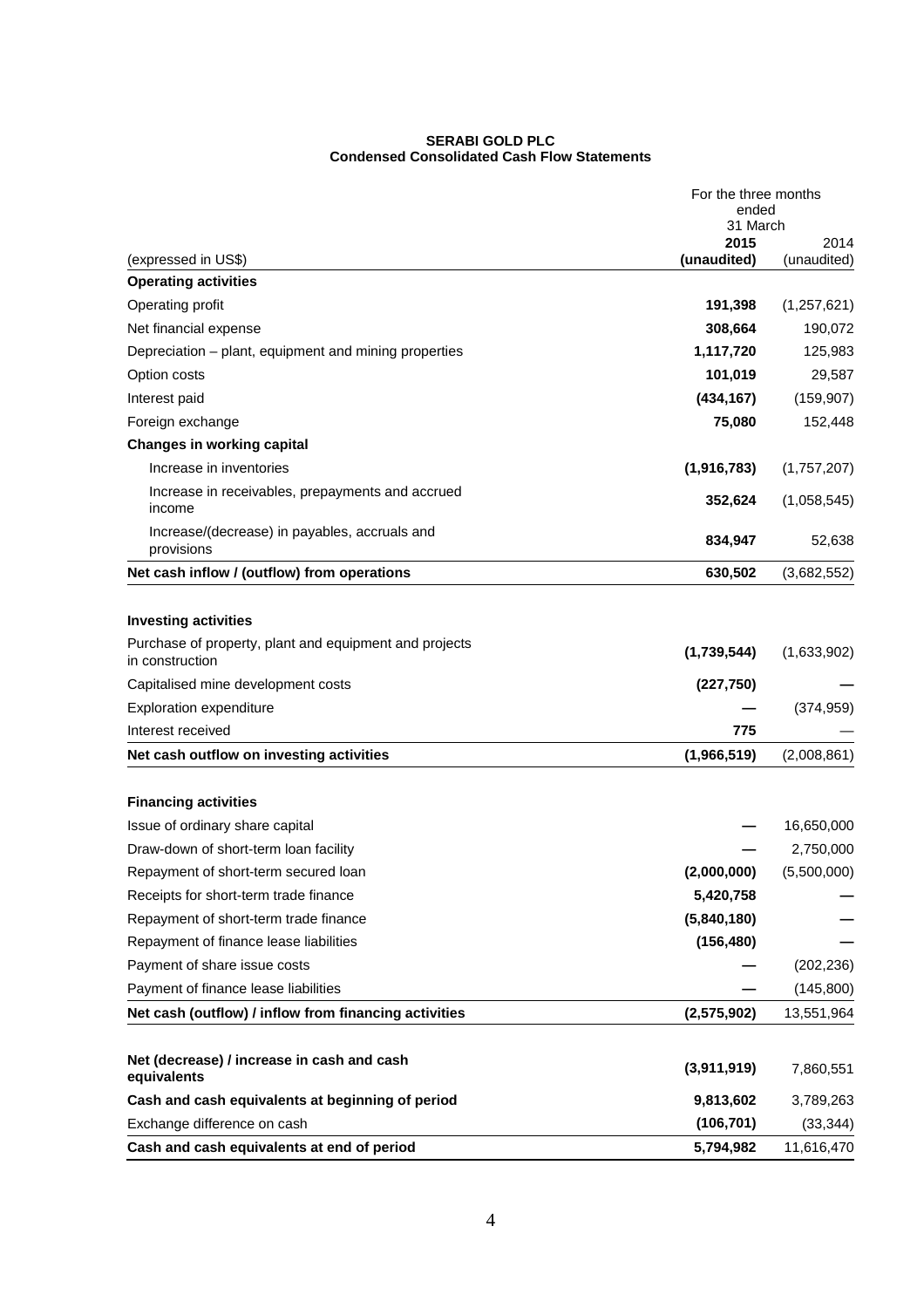#### **SERABI GOLD PLC Report and condensed consolidated financial statements for the three month period ended 31 March 2015**

### **Notes to the Condensed Consolidated Financial Statements**

### **1. Basis of preparation**

These interim accounts are for the three month period ended 31 March 2015. Comparative information has been provided for the unaudited three month period ended 31 March 2014 and, where applicable, the audited twelve month period from 1 January 2014 to 31 December 2014.

The accounts for the periods have been prepared in accordance with International Accounting Standard 34 "Interim Financial Reporting" and the accounting policies are consistent with those of the annual financial statements for the year ended 31 December 2014 and those envisaged for the financial statements for the year ending 31 December 2015. The Group has not adopted any standards or interpretation in advance of the required implementation dates. It is not anticipated that the adoption in the future of the new or revised standards or interpretations that have been issued by the International Accounting Standards Board will have a material impact on the Group's earnings or shareholders' funds.

These financial statements do not constitute statutory accounts as defined in Section 434 of the Companies Act 2006.

### **(i) Going concern and availability of project finance**

The Group commenced gold production operations at the Palito Mine at the start of 2014 having completed the first phase construction of the gold recovery plant in December 2013. The operations during the first six months of 2014 were in a recommissioning and ramp-up phase. On 23 July 2014 the Group announced that with effect from 1 July 2014 the Palito mine had achieved Commercial Production. During the 3 months ended 30 September 2014, the Group completed work and commissioned the Carbon in Pulp ("CIP") leaching circuit allowing the Group to maximise the potential recovery of gold from the ore processed. The first "gold pour" of gold recovered from the CIP operations took place in October 2014. During the first three months of 2015 the Group has been undertaking the initial development of its Sao Chico operation and thereafter during 2015 plans to steadily increase the production of ore from Sao Chico for processing using the Palito gold process plant. The Group began processing of ore from its Sao Chico operation during April 2015.

On 3 March 2014 the Group completed a share placement raising gross proceeds of UK£10 million which provided additional working capital to the Group during the start–up phase of production at Palito and also to fund the initial development and further evaluation of the Sao Chico gold project. On 26 September 2014 the Group also entered into a US\$8 million secured loan facility which is required to be repaid in full on or before 31 March 2016 with the Sprott Resource Lending Partnership ("the Facility") providing additional working and development capital. The first tranche of US\$3 million of this Facility was drawdown on 26 September 2014 with the remaining tranches drawn down in full on 28 December 2014. The Group also makes use of a borrowing facility of US\$7.5 million to provide advance payment on sales of copper/gold concentrate. This current facility extends to 31 December 2015.

The Directors anticipate the Group now has access to sufficient funding for its immediate projected needs. The Group expects to have sufficient cash flow from its forecast production to finance its on-going operational requirements and to, at least in part, fund exploration and development activity on its other gold properties. However the forecasted cash flow projections for the next twelve months include a significant contribution arising from the Sao Chico development. As noted above, whilst development has commenced commercial production has yet to be declared. There are risks associated with the commencement of any new mining operation whereby unforeseen technical and logistical events result in additional time being required for commissioning or additional costs needing to be incurred, giving rise to the possibility that additional working capital may be required to fund these delays or additional capital requirements. Should additional working capital be required the Directors consider that further sources of finance could be secured within the required timescale. On this basis the Directors have therefore concluded that it is appropriate to prepare the financial statements on a going concern basis. However there is no certainty that such additional funds either for working capital or for future development will be forthcoming and these conditions indicate the existence of a material uncertainty which may cast significant doubt over the Group's ability to continue as a going concern and therefore that it may be unable to realise its assets and discharge its liabilities in the normal course of business. The financial statements do not include the adjustments that would result if the Group was unable to continue as a going concern.

#### **(ii) Impairment**

At each balance sheet date, the Group reviews the carrying amounts of its property, plant and equipment and intangible assets to determine whether there is any indication that those assets have suffered impairment. Prior to carrying out impairment reviews, the significant cash generating units are assessed to determine whether they should be reviewed under the requirements of IFRS 6 - Exploration for and Evaluation of Mineral Resources or IAS 36 - Impairment of Assets. Such determination is by reference to the stage of development of the project and the level of reliability and surety of information used in calculating value in use or fair value less costs to sell. Impairment reviews performed under IFRS 6 are carried out on a project by project basis, with each project representing a potential single cash generating unit. An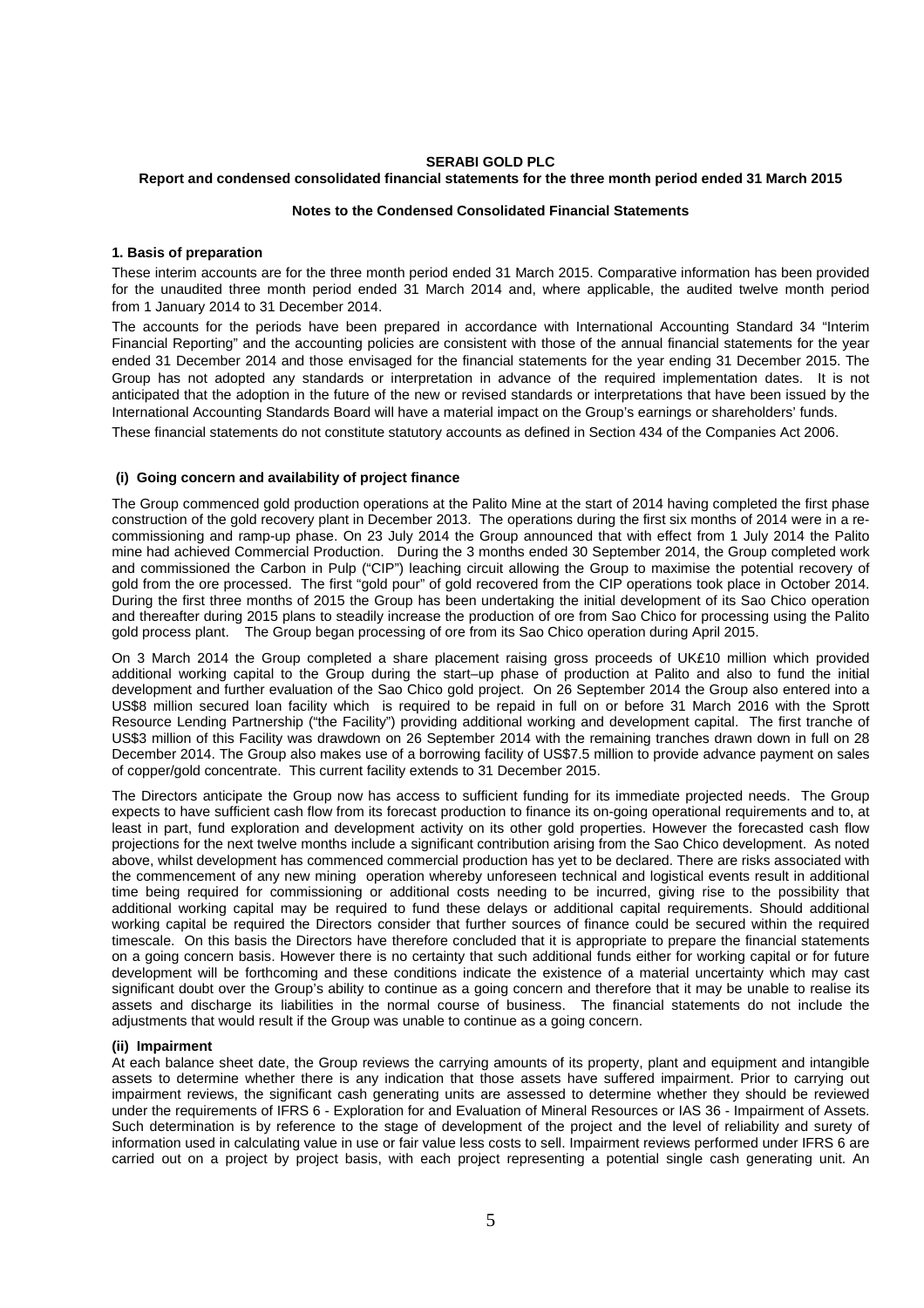impairment review is undertaken when indicators of impairment arise; typically when one of the following circumstances applies:

- (i) sufficient data exists that render the resource uneconomic and unlikely to be developed
- (ii) title to the asset is compromised
- (iii) budgeted or planned expenditure is not expected in the foreseeable future
- (iv) insufficient discovery of commercially viable resources leading to the discontinuation of activities

Impairment reviews performed under IAS 36 are carried out when there is an indication that the carrying value may be impaired. Such key indicators (though not exhaustive) to the industry include:

- (i) a significant deterioration in the spot price of gold
- (ii) a significant increase in production costs
- (iii) a significant revision to, and reduction in, the life of mine plan

If any indication of impairment exists, the recoverable amount of the asset is estimated, being the higher of fair value less costs to sell and value in use. In assessing value in use, the estimated future cash flows are discounted to their present value using a pre-tax discount rate that reflects current market assessments of the time value of money and the risks specific to the asset for which the estimates of future cash flows have not been adjusted.

If the recoverable amount of an asset (or cash-generating unit) is estimated to be less than its carrying amount, the carrying amount of the asset (or cash generating unit) is reduced to its recoverable amount. Such impairment losses are recognised in profit or loss for the year.

Where an impairment loss subsequently reverses, the carrying amount of the asset (or cash-generating unit) is increased to the revised estimate of its recoverable amount, but so that the increased carrying amount does not exceed the carrying amount that would have been determined had no impairment loss been recognised for the asset (or cash-generating unit) in prior years. A reversal of an impairment loss is recognised in profit or loss for the year.

#### **(iii) Inventories**

Inventories are stated at the lower of cost and net realisable value. Materials that are no longer considered as likely to be used by the Group or their value is unlikely to be readily realised through a sale to a third party, are provided for.

Materials held for consumption within operations are valued based on purchase price or, when manufactured internally, at cost. Costs are allocated on an average basis and include direct material, labour, related transportation costs and an appropriate allocation of overhead costs.

Gold bullion, copper/gold concentrate, run of mine ore and any other production inventories are valued at the lower of cost and net realisable value. Dependent on the current stage of any product inventory in the process cycle, cost will reflect, as appropriate, mining, processing, transport and labour costs as well as an allocation of mine services overheads required to bring the product to its current state.

Net realisable value is the estimated selling price in the ordinary course of business, after deducting any costs to completion and any applicable marketing, selling, shipping and other distribution expenses.

#### **(iv) Property, plant and equipment**

### (i) Owned assets

Items of property, plant and equipment are stated at cost less accumulated depreciation and impairment losses.

Upon demonstration of the feasibility of commercial production, any past deferred exploration, evaluation and development costs related to that operation are reclassified as Assets in Construction. When commercial production commences these expenditures are then subsequently transferred at cost to Mining Properties. They are stated at cost less amortisation charges and any provision for impairment. Amortisation is calculated on the unit of production basis.

#### (ii) Leased assets

Assets held under leases, which result in the Group bearing risk and receiving benefit of ownership (finance leases), are capitalised as property, plant and equipment at the estimated present value of underlying lease payments.

The corresponding finance lease obligation is included within borrowings. The interest element is allocated to accounting periods during the lease term to reflect a constant rate of interest on the remaining balance of the obligation for each accounting period.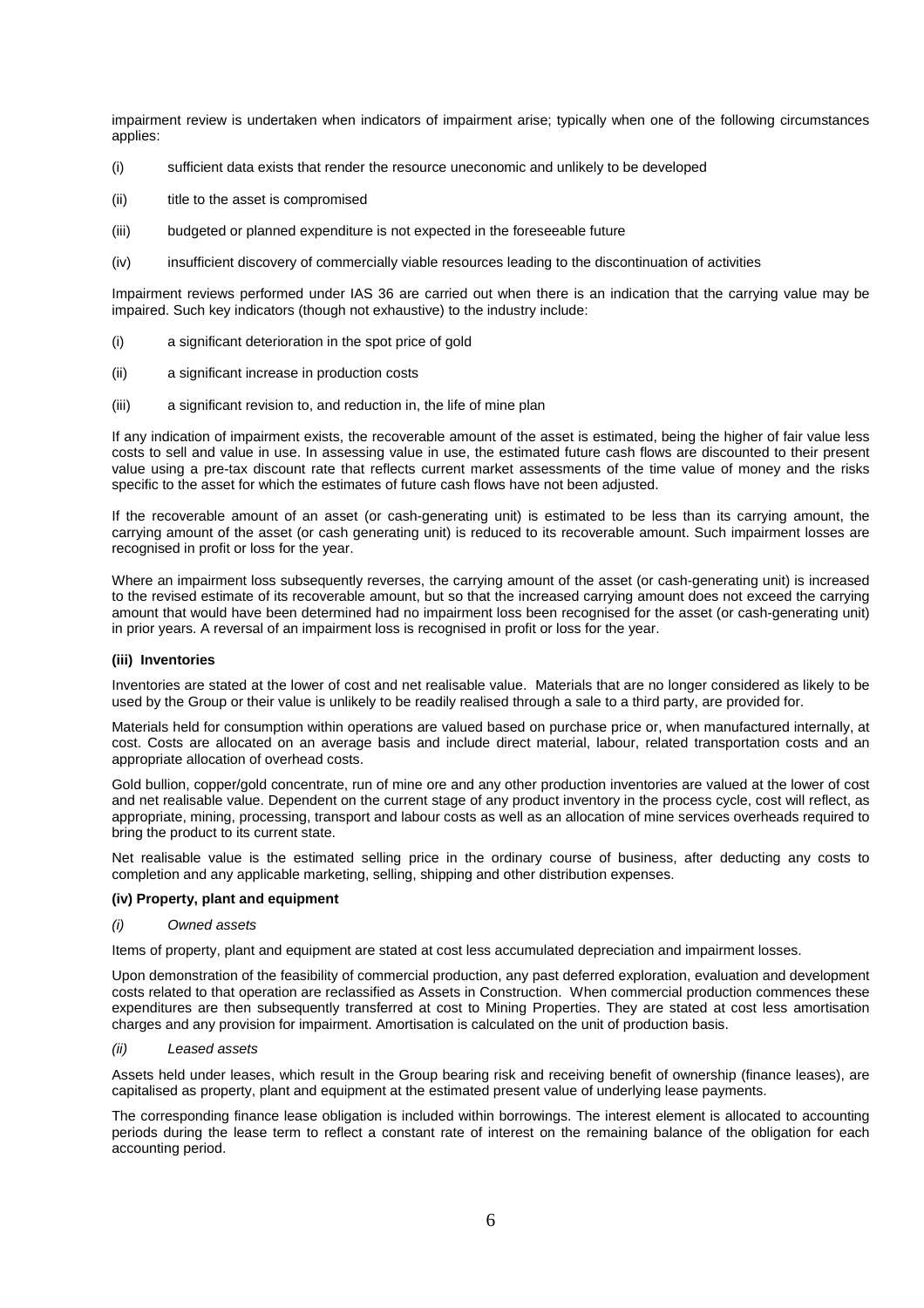#### (iii) Subsequent costs

Costs relating to maintenance and upkeep of the Group's assets once such assets have been commissioned and entered into commercial operations will generally be expensed as incurred. In the event, however, that the costs demonstrably result in extending the original estimated life of such asset or enhances its value, then such expenditure is added to the carrying value of that asset and amortised over its remaining estimated useful life.

#### (iv) Depreciation

Depreciation is charged to profit or loss on a straight-line basis over the estimated useful lives of each part of an item of property, plant and equipment. Land is not depreciated.

The Group reviews the economic lives at the end of each annual reporting period.

The residual value, if not insignificant, is reassessed annually. Gains and losses on disposal are determined by comparing proceeds with carrying values and are included in profit or loss.

#### (v) Commercial production

At the end of the commissioning phase, when the mine is capable of substantially operating in the manner intended by management, capitalisation ceases and the mining assets are amortised over the estimated life of the mineable inventory on a unit of production basis.

Future forecast capital expenditure is included in the unit of production depreciation calculation.

#### **(v) Revenue**

Revenue represents amounts receivable in respect of sales of gold and by-products. Revenue represents only sales for which contracts have been agreed and for which the product has been delivered to the purchaser in the manner set out in the contract. Revenue is stated net of any applicable sales taxes. Currently all revenue is derived from the sales of copper/gold concentrates produced by the Palito Mine and gold bullion produced from the Palito Mine. The Group anticipates that all future production derived from the Sao Chico Mine will be in the form of gold bullion.

Revenue from the sale of goods is recognised when the risks and rewards of ownership have been transferred to the buyer. Revenues are recognised in full using prices ruling at the date of sale with adjustments in respect of final sales prices being recognised in the month that such adjustment is agreed. Fair value adjustments for gold prices in respect of any sale for which final pricing has not been agreed at any balance sheet date is accounted for using the gold price at that balance sheet date. Any unsold production and in particular concentrate is held as inventory and valued at the lower of production cost and net realisable value until sold.

In the case of the sales of copper/gold concentrates revenue is recognised when the product arrives at the port of delivery in accordance with the terms of the contract. In the case of gold bullion revenue is recognised at the time that gold is delivered to the end purchaser.

No revenue is recognised if there are significant uncertainties regarding recovery of the consideration due.

All sales revenue from incidental production arising during the exploration, evaluation, development and commissioning of a mineral resource prior to commercial production are taken as a contribution towards previously incurred costs and offset against the related asset accordingly.

Interest income is recognised on a time-proportion basis using the effective interest rate method.

#### **(vi) Currencies**

The condensed financial statements are presented in United States Dollars (US\$ or "\$"). Other currencies referred to in these condensed financial statements are UK Pounds ("UK£"), Canadian Dollars ("C\$") and Brazilian Reais ("BrR\$").

The Group's presentational currency has been selected based on the currency of the primary economic environment in which the Group as a whole operates on the basis that the Group's primary product is generally traded by reference to its pricing in United States Dollars. The functional currency of the Company is also considered to be the United States Dollar.

Transactions in currencies other than the functional currency of a company are recorded at a rate of exchange approximating to that prevailing at the date of the transaction. At each balance sheet date, monetary assets and liabilities that are denominated in currencies other than the functional currency are translated at the amounts prevailing at the balance sheet date and any gains or losses arising are recognised in the income statement.

On consolidation, the assets and liabilities of the Group's overseas operations that do not have a US Dollar functional currency are translated at exchange rates prevailing at the balance sheet date. Income and expense items are translated at the average exchange rate for the period. Exchange differences arising on the net investment in subsidiaries are recognised in other comprehensive income.

#### (**vii) Cash and cash equivalents**

Cash and cash equivalents include cash in hand, deposits held at call with banks, other short-term highly liquid investments with original maturities of three months or less and bank overdrafts. Bank overdrafts are shown within interest bearing liabilities in current liabilities on the balance sheet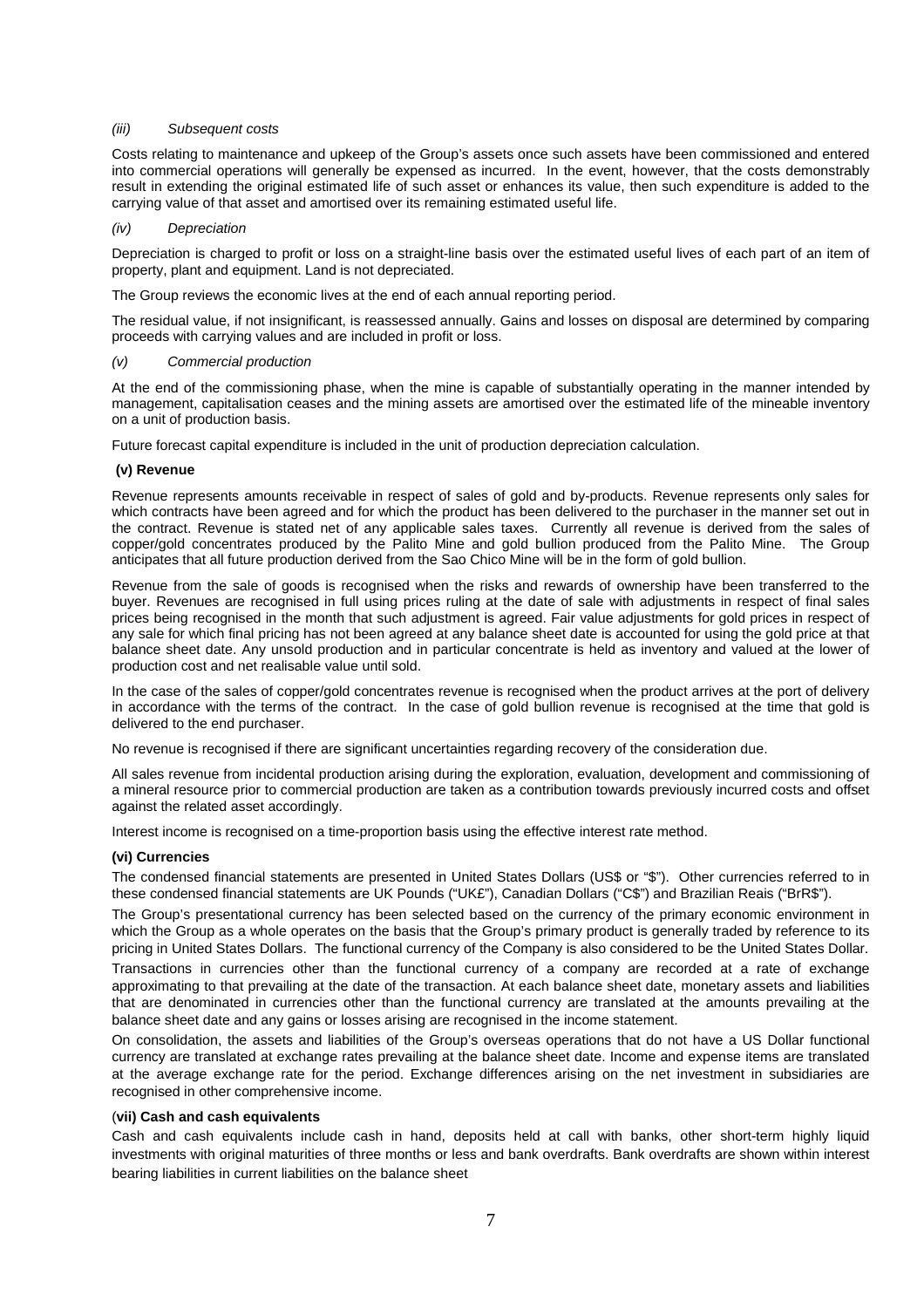### **2. Taxation**

No deferred tax asset arising from carried forward losses has been recognised in the financial statements because of uncertainty as to the time period over which this asset may be recovered.

### **3. Earnings per share**

|                                                                 | 3 months ended<br>31 March 2015<br>(unaudited) | 3 months ended<br>31 March 2014<br>(unaudited) |
|-----------------------------------------------------------------|------------------------------------------------|------------------------------------------------|
|                                                                 | \$                                             | \$                                             |
| Profit / (loss) attributable to ordinary<br>shareholders (US\$) | 191,398                                        | (1,257,621)                                    |
| Weighted average ordinary shares in issue                       | 656,389,204                                    | 520,833,648                                    |
| Basic profit /(loss) per share (US cents)                       | 0.029                                          | (0.241)                                        |
| Diluted ordinary shares in issue (1)                            | 789,035,498                                    |                                                |
| Diluted profit /(loss) per share (US cents)                     | 0.024                                          | $(0.241)^{(2)}$                                |
|                                                                 |                                                |                                                |

(1) Assumes exercise of 100,000,000 warrants and 32,646,294 options that have vested as of 31 March 2015.

(2) As the effect of dilution is to reduce the loss per share the diluted loss per share is considered to be the same as the basic loss per share.

# **4. Segmental analysis**

The following information is given about the Group's reportable segments:

The Chief Operating Decision Maker is the Board of Directors. The Board reviews the Group's internal reporting in order to assess performance of the business. Management has determined the operating segments based on the reports reviewed by the Board.

The Board considers the performance of the Group by the geographical location of expenditures, and the division of capital expenditure between exploration and operations.

An analysis of the results for the three month period by management segment is as follows:

|                                                               | 3 months ended 31 March 2015<br>(unaudited) |             | 3 months ended 31 March 2014<br>(unaudited) |                     |            |               |
|---------------------------------------------------------------|---------------------------------------------|-------------|---------------------------------------------|---------------------|------------|---------------|
|                                                               | <b>Brazil</b>                               | UK<br>\$    | Total                                       | <b>Brazil</b><br>\$ | UK<br>\$   | Total<br>\$   |
| Revenue                                                       | 1,993,737                                   | 5,490,478   | 7,484,215                                   |                     |            |               |
| Operating<br>expenses                                         | (3,858,130)                                 | (1,001,779) | (4,859,909)                                 |                     |            |               |
| Depreciation and<br>amortisation                              | (931, 205)                                  | (186, 515)  | (1, 117, 720)                               |                     |            |               |
| Gross (loss) /<br>profit                                      | (2,795,598)                                 | 4,302,184   | 1,506,586                                   |                     |            |               |
| Administration<br>expenses                                    | (341,006)                                   | (564, 499)  | (905, 505)                                  | (371, 305)          | (540, 674) | (911, 979)    |
| Share based<br>payments                                       |                                             | (101, 019)  | (101, 019)                                  |                     | (29, 587)  | (29, 587)     |
| Provisions,<br>depreciation and<br>loss on asset<br>disposals |                                             |             |                                             | (124,908)           | (1,075)    | (125, 983)    |
| Operating (loss) /<br>profit                                  | (3, 136, 604)                               | 3,636,666   | 500,062                                     | (496, 213)          | (571, 336) | (1,067,549)   |
| Foreign<br>exchange (loss) /<br>gain                          | 796,773                                     | (568, 110)  | 228,663                                     |                     | (9,918)    | (9,918)       |
| Interest<br>(expense)/income                                  | 580                                         | (537, 907)  | (537, 327)                                  |                     | (180, 154) | (180, 154)    |
| (Loss) / profit<br>before taxation                            | (2, 339, 251)                               | 2,530,649   | 191,398                                     | (496, 213)          | (761, 408) | (1, 257, 621) |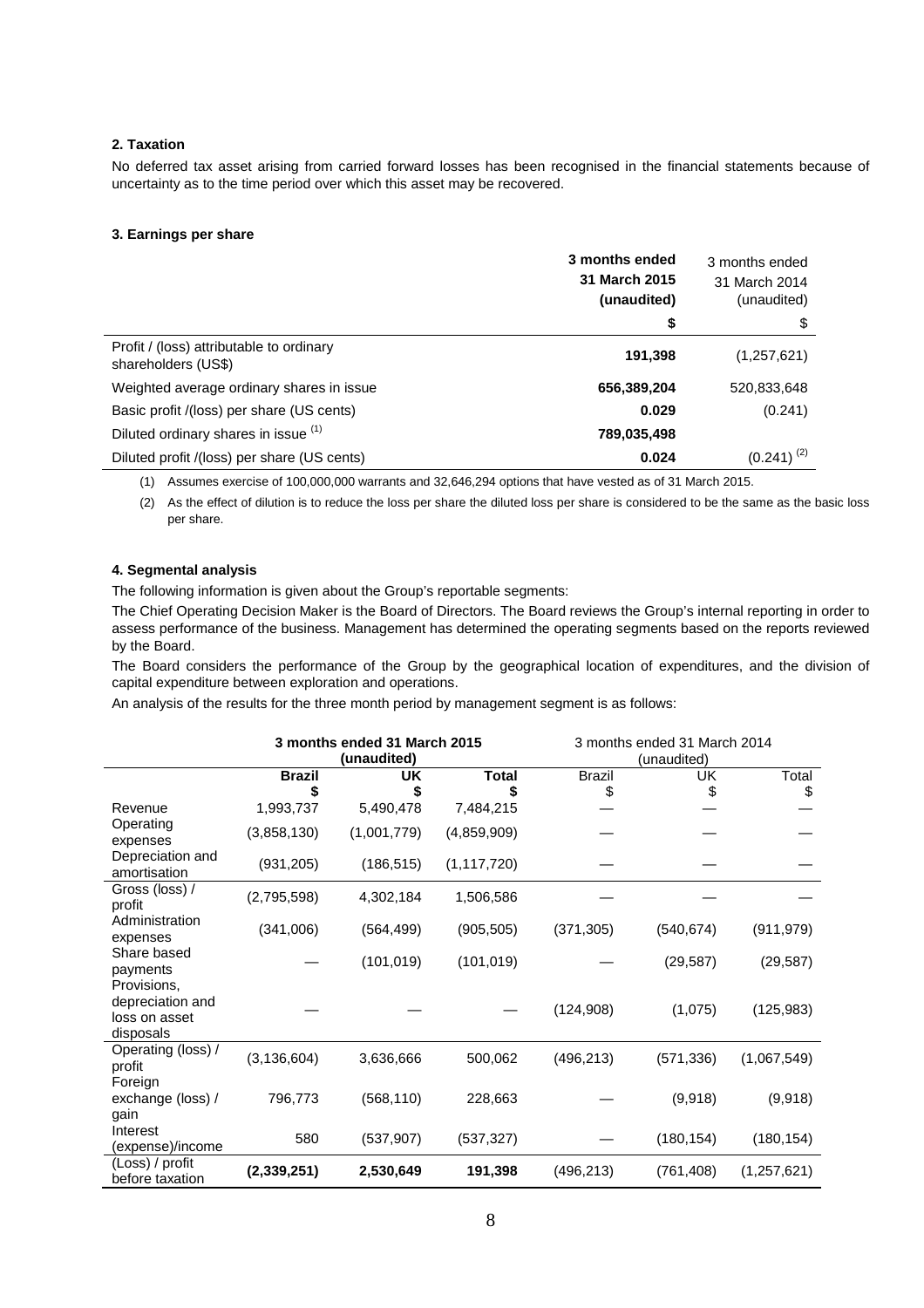An analysis of non-current assets by location is as follows:

|                      |             | <b>Total non-current assets</b> |             |
|----------------------|-------------|---------------------------------|-------------|
|                      | 31 March    | 31 March                        | 31 December |
|                      | 2015        | 2014                            | 2014        |
|                      | (unaudited) | (unaudited)                     | (audited)   |
|                      |             |                                 |             |
| Brazil – operations  | 47,508,148  | 38,543,724                      | 54,103,898  |
| Brazil - exploration | 9,769,327   | 25,607,411                      | 11,799,271  |
| UK                   |             | 5.511                           |             |
|                      | 57,277,475  | 64,156,646                      | 65,903,169  |

An analysis of total assets by location is as follows:

|               |             | <b>Total assets</b> |             |
|---------------|-------------|---------------------|-------------|
|               | 31 March    | 31 March            | 31 December |
|               | 2015        | 2014                | 2014        |
|               | (unaudited) | (unaudited)         | (audited)   |
|               |             |                     |             |
| <b>Brazil</b> | 60,874,206  | 72,289,548          | 76,713,805  |
| UK            | 19,295,584  | 11,821,992          | 16,349,104  |
|               | 80,069,790  | 84,111,540          | 93,062,909  |
|               |             |                     |             |

During the three month period, the following amounts incurred by area were capitalised as deferred exploration costs:

|               | For the 3         | For the 3    | For the year |
|---------------|-------------------|--------------|--------------|
|               | month period      | month period | ended 31     |
|               | ended 31          | ended 31     | December     |
|               | <b>March 2015</b> | March 2014   | 2014         |
|               | (unaudited)       | (unaudited)  | (audited)    |
| <b>Brazil</b> |                   | 374,959      | 258,113      |
| UK            |                   | 374,959      | 258,113      |

# **5. Deferred exploration costs**

|                                                          | 31 March    | 31 March    | 31 December  |
|----------------------------------------------------------|-------------|-------------|--------------|
|                                                          | 2015        | 2014        | 2014         |
|                                                          | (unaudited) | (unaudited) | (audited)    |
| Cost                                                     |             |             |              |
| Balance at beginning of period                           | 11,799,271  | 24,659,003  | 24,659,003   |
| Exploration and development expenditure                  |             | 374.959     | 258,113      |
| Transfer to mining property and projects in construction |             |             | (11,806,834) |
| Foreign exchange movements                               | (2,029,942) | 573.449     | (1,311,011)  |
| Balance at end of period                                 | 9,769,327   | 25,607,411  | 11,799,271   |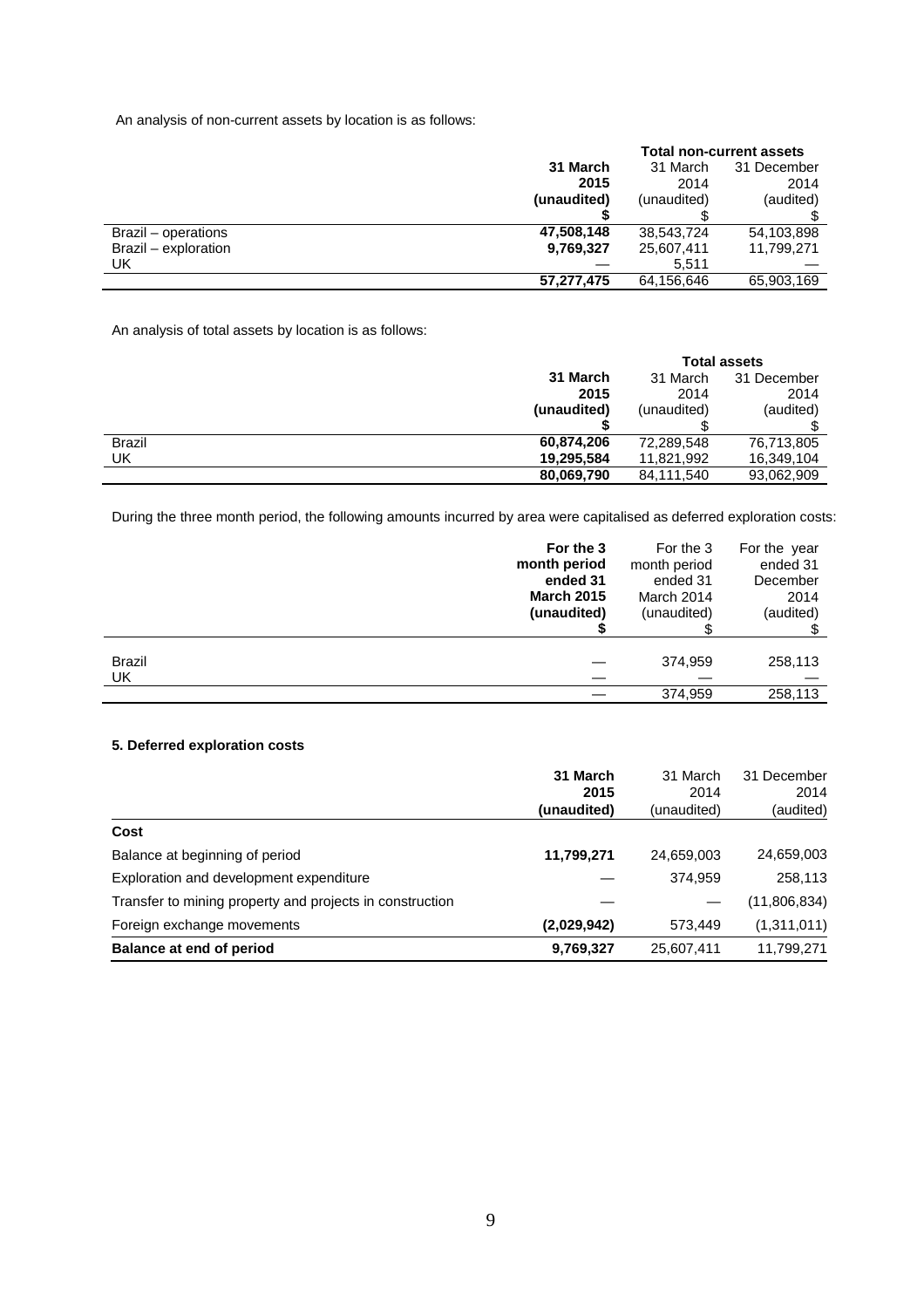**6. Property, plant and equipment including mining property and projects in construction** 

|                                                          | 31 March      | 31 March          | 31 December               |
|----------------------------------------------------------|---------------|-------------------|---------------------------|
|                                                          | 2015          | 2014              | 2014                      |
|                                                          | (unaudited)   | (unaudited)       | (audited)                 |
| Cost                                                     |               |                   |                           |
| Balance at beginning of period                           | 67,823,286    | 50,761,593        | 50,761,593                |
| Assets written down                                      |               |                   | (995, 764)                |
| Additions                                                | 3,058,282     | $1,633,902^{(1)}$ | 14,301,202 <sup>(1)</sup> |
| Transfer from development and deferred exploration costs |               |                   | 11,806,834                |
| Foreign exchange movements                               | (10,692,584)  | 1,557,927         | (8,050,579)               |
| <b>Balance at end of period</b>                          | 60,188,984    | 53,953,422        | 67,823,286                |
|                                                          |               |                   |                           |
|                                                          | 31 March      | 31 March          | 31 December               |
|                                                          | 2015          | 2014              | 2014                      |
|                                                          | (unaudited)   | (unaudited)       | (audited)                 |
| <b>Accumulated depreciation</b>                          |               |                   |                           |
| Balance at beginning of period                           | (13,719,388)  | (14, 753, 275)    | (14, 753, 275)            |
| Charge for period                                        | (1, 117, 718) | (256, 072)        | (4,065,468)               |
| Released on assets written down                          |               |                   | 905,581                   |
| Write-back of impairment provision                       |               |                   | 2,590,532                 |

**Net book value at end of period 120 a. 38,549,235 47,508,148** 38,549,235 54,103,898

(1) Additions include capitalised operational costs for the period net of any revenues recognized in the period.

Foreign exchange movements **2,156,270** (394,840) 1,603,242 **Balance at end of period (12,680,836)** (15,404,187) (13,719,388)

# **7. Inventories**

|                                           | 31 March<br>2015 | 31 March<br>2014 | 31 December<br>2014 |
|-------------------------------------------|------------------|------------------|---------------------|
|                                           | (unaudited)      | (unaudited)      | (audited)           |
| Consumables                               | 1,152,835        | 927.898          | 911,476             |
| Ore stockpiles and other work in progress | 4,012,425        | 2,994,938        | 3,566,857           |
| Finished goods                            | 3,535,996        | 1,936,013        | 3,591,882           |
| Balance at end of period                  | 8,701,256        | 5,858,849        | 8,070,215           |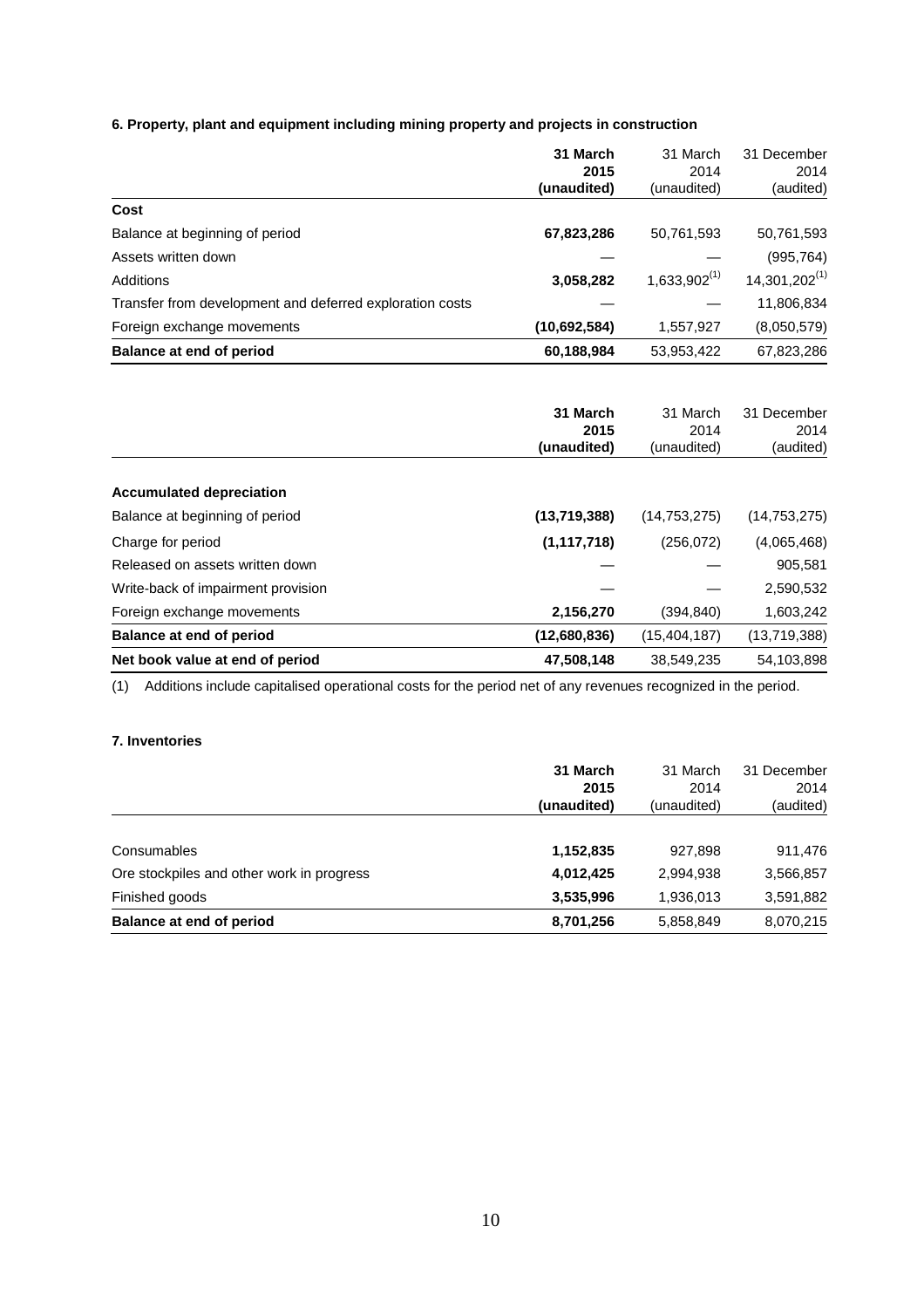### **8. Contractual commitments**

The following table sets out the maturity profile of the Group's contractual commitments including commitments under operating leases but excluding trade liabilities as at 31 March 2015.

|                                      | Payments due by period |           |           |           |         |
|--------------------------------------|------------------------|-----------|-----------|-----------|---------|
|                                      | Less than 1            |           |           |           | After 5 |
|                                      | Total                  | year      | 1-3 years | 4-5 years | years   |
|                                      |                        |           |           |           | \$      |
| Long term debt                       | 6,250,776              | 6,250,776 |           |           |         |
| Capital lease obligations            | 939,315                | 734.094   | 205,221   |           |         |
| Operating leases                     | 158.415                | 130.717   | 27.698    |           |         |
| Purchase obligations                 |                        |           |           |           |         |
| Other long term obligations          |                        |           |           |           |         |
| <b>Total contractual obligations</b> | 7,348,506              | 7,115,587 | 232,919   |           |         |

### **9. Contingencies**

Employment legislation in Brazil allows former employees to bring claims against an employer at any time for a period of two years from the date of cessation of employment and regardless of whether the employee left the company voluntarily or had their contract terminated by the company. The Group considers that it operates in compliance with the law at all times but is aware that claims are made against all companies in Brazil on a regular basis. Whilst not accepting legal liability the Group makes provision or accrues for all known claims further claims may arise at any time.

Serabi Mineraçăo SA ("SMSA") has been requested by the Tax Authorities for the State of Para, to provide supporting documentation in respect of certain tax reclaims made by SMSA dating back for six years. The Group considers that it will be able to supply all necessary documentary evidence in respect of the claims made and that all claims made were in accordance with prevailing legislation. The total sum of the tax claims that are subject to this review is BR\$0.59 million, which at the period-end is equivalent to US\$0.18 million.

#### **10. Related party transactions**

There have been no related party transactions during the twelve month period to 31 March 2015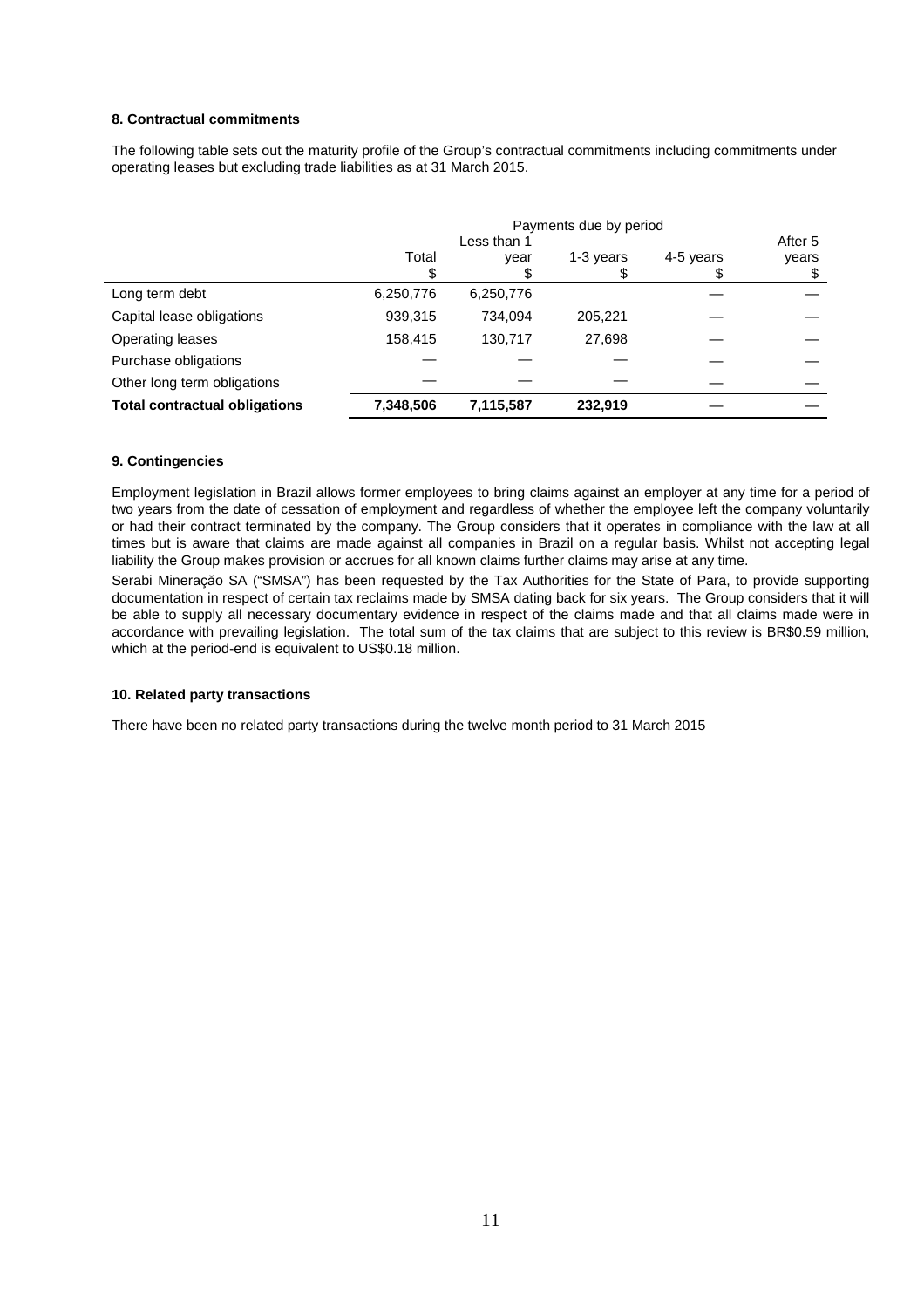### **11. Share capital**

#### **a) Ordinary and deferred shares**

|                                          |             | 31 March 2015<br>(unaudited) |             | 31 March 2014<br>(unaudited) | 31 December 2014<br>(audited) |                |
|------------------------------------------|-------------|------------------------------|-------------|------------------------------|-------------------------------|----------------|
| <b>Ordinary shares</b>                   | Number      | \$                           | Number      | \$                           | Number                        | \$             |
| <b>Balance at beginning of</b><br>period | 656,389,204 | 5,263,182                    | 456,389,204 | 35.981.817                   | 456.389.204                   | 35,981,817     |
| Issue of shares for cash                 |             |                              | 200,000,000 | 1,665,000                    | 200.000.000                   | 1,665,000      |
| Reclassified in period                   |             |                              |             | (32,383,635)                 |                               | (32, 383, 635) |
| Balance at end of period                 | 656,389,204 | 5,263,182                    | 656,389,204 | 5.263.182                    | 656,389,204                   | 5,263,182      |

|                                                  | 31 March 2015<br>(unaudited) |            | 31 March 2014<br>(unaudited) |            | 31 December 2014<br>(audited) |            |
|--------------------------------------------------|------------------------------|------------|------------------------------|------------|-------------------------------|------------|
| Deferred shares                                  | Number                       | \$         | Number                       | \$         | Number                        | \$         |
| <b>Balance at beginning and</b><br>end of period | 596,528,269                  | 56,405,030 | 140.139.065                  | 24.021.395 | 140.139.065                   | 24,021,395 |
| Reclassified in period                           |                              |            | 456,389,204                  |            | 32,383,635 456,389,204        | 32,383,635 |
| Balance at end of period                         | 596,528,269                  | 56,405,030 | 596,528,269                  |            | 56,405,030 596,528,269        | 56,405,030 |
| <b>Total Share Capital</b>                       |                              | 61,668,212 |                              | 61,668,212 |                               | 61,668,212 |

There have been no issues of ordinary shares during the three month period ended 31 March 2015.

Deferred shares, have no voting or dividend rights and on a return of capital, the right only to receive the amount paid up thereon after the holders of the ordinary shares have received the aggregate amount paid up thereon plus UK£100 per ordinary share. Any further surplus shall be distributed only amongst the holders of ordinary shares. A proposal to cancel the deferred shares is being put to shareholders at the Company's forthcoming Annual General Meeting.

#### **(b) Warrants**

As at 31 March 2015 the following warrants remain outstanding:

|                                             | <b>Number</b> | Exercise Price | Expiry       |
|---------------------------------------------|---------------|----------------|--------------|
| Non-tradable warrants - 2014 <sup>(1)</sup> | 100,000,000   | UK£0.06        | 2 March 2016 |
|                                             | 100,000,000   |                |              |

<sup>(1)</sup> The Company has used the Black-Scholes model to calculate the fair value of each warrant equivalent to US\$0.01683 (UK£0.0102) per warrant. In calculating the fair value of the warrants the company assumed an expected life of 2 years, a volatility rate of its share price of 50% and a risk free interest rate of 0.75%. Warrants are normally considered as part of equity but in this instance because the exercise price of the warrant is denominated in UK Sterling and the functional currency of the Company is US Dollars, under IAS32 the warrants are not considered to be equity but instead a liability of the Company at the time of issue. In accordance with IAS 32 the Company therefore at the date of issue established a liability for these warrants in the amount of US\$1,683,000. At each period end the Company revalues the warrants in accordance with fair value accounting principles using an assumed expected life ending 2 March 2016, The gain or loss arising on this revaluation relative to the value at the end of the prior period is recorded as finance income and the liability varied by the same value. The warrants are classified in level 3 of the fair value hierarchy.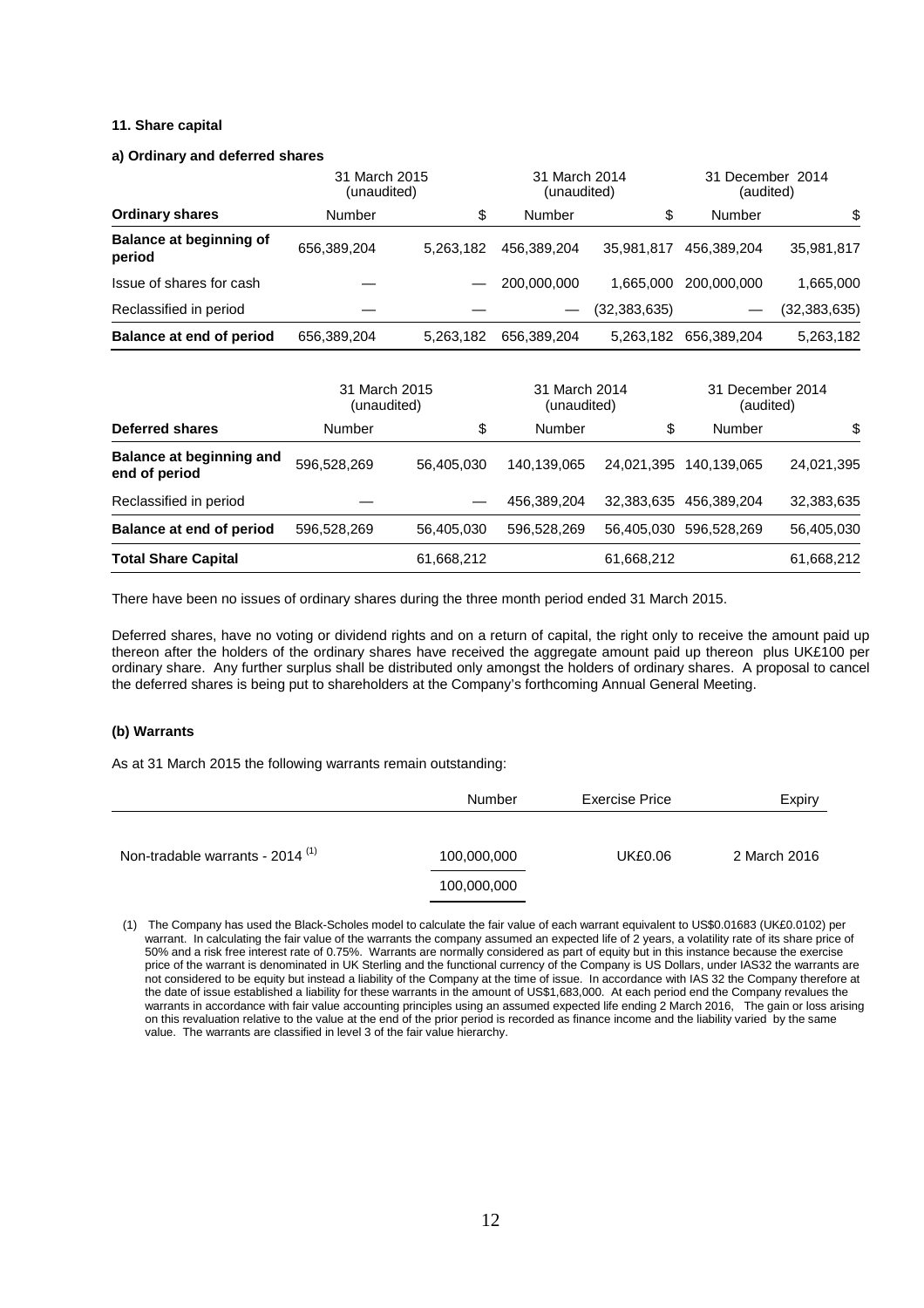#### **(c) Stock option reserve**

### **Contributed surplus**

| US\$      |
|-----------|
| 2,400,080 |
| 101,019   |
| 2,501,099 |
|           |

Under the Company's Stock Option Plan (the "2011 Plan"), stock options may be granted only to directors, officers, employees and consultants of the Company or to their permitted assignees and may be granted for a term not exceeding ten years. The Ordinary Shares to be purchased upon exercise of each option must be paid for in full by the grantee at the time of exercise. Unless otherwise directed by the Board of Directors at the date of the grant, each award shall vest as to one third on the date of grant, one third on the first anniversary of grant and the balance vesting on the second anniversary of the date of grant. The board of directors shall also be entitled to establish performance criteria, which may affect the vesting of the options or the rights of the holder to exercise the options. The 2011 Plan reserves for issuance, pursuant to its terms, up to 10% of the number of Ordinary Shares issued or issuable and outstanding from time to time.

The Company has operated other plans which have now been discontinued but certain options granted to individuals no longer employed by the Company continue to be outstanding under these plans.

The following summarises the outstanding options in issue at 31 March 2015 under the various plans that have been operated by the Company:

| Issue date        | Options outstanding | Options vested | Exercise price  | Expiry            |
|-------------------|---------------------|----------------|-----------------|-------------------|
| 22 January 2015   | 15,000,000          | 5,000,005      | <b>UK£0.055</b> | 21 January 2018   |
| 30 September 2014 | 3,200,000           | 1,066,668      | <b>UK£0.055</b> | 29 September 2017 |
| 7 April 2014      | 13,600,000          | 4,533,336      | <b>UK£0.050</b> | 6 April 2017      |
| 7 April 2014      | 250,000             | 250,000        | UK£0.06665      | 6 April 2017      |
| 18 July 2013      | 960,500             | 960,500        | C\$0.31176      | 1 October 2015    |
| 18 July 2013      | 1,572,500           | 1,572,500      | C\$0.29411      | 7 June 2016       |
| 26 January 2013   | 14,750,000          | 14,750,000     | <b>UK£0.061</b> | 25 January 2016   |
| 21 May 2012       | 500,000             | 500,000        | <b>UK£0.15</b>  | 20 May 2015       |
| 28 January 2011   | 1,285,000           | 1,285,000      | <b>UK£0.41</b>  | 27 January 2021   |
| 28 January 2011   | 450,000             | 450,000        | <b>UK£0.37</b>  | 27 January 2021   |
| 21 December 2009  | 1,700,000           | 1,700,000      | <b>UK£0.15</b>  | 20 December 2019  |
| 01 April 2006     | 278,360             | 278,360        | <b>UK£1.50</b>  | 1 April 2016      |
| 01 April 2006     | 274,925             | 274,925        | <b>UK£3.00</b>  | 1 April 2016      |
| 15 November 2007  | 25,000              | 25,000         | <b>UK£2.64</b>  | 14 November 2017  |
|                   | 53,846,285          | 32,646,294     |                 |                   |

The approximate weighted average exercise price is UK£0.099

# **12. Impairment**

For the purposes of the preparation of the annual audited financial statements for the year ended 31 December 2014, management undertook an impairment review of the Group's exploration, development and production assets. At that time the resulting pre-tax Net Present Value of the project was significantly in excess of the carrying value at that date of US\$51.84 million and therefore the Directors decided that it was appropriate to write back an existing impairment provision of US\$2.59 million that had been carried in the books of the Group.